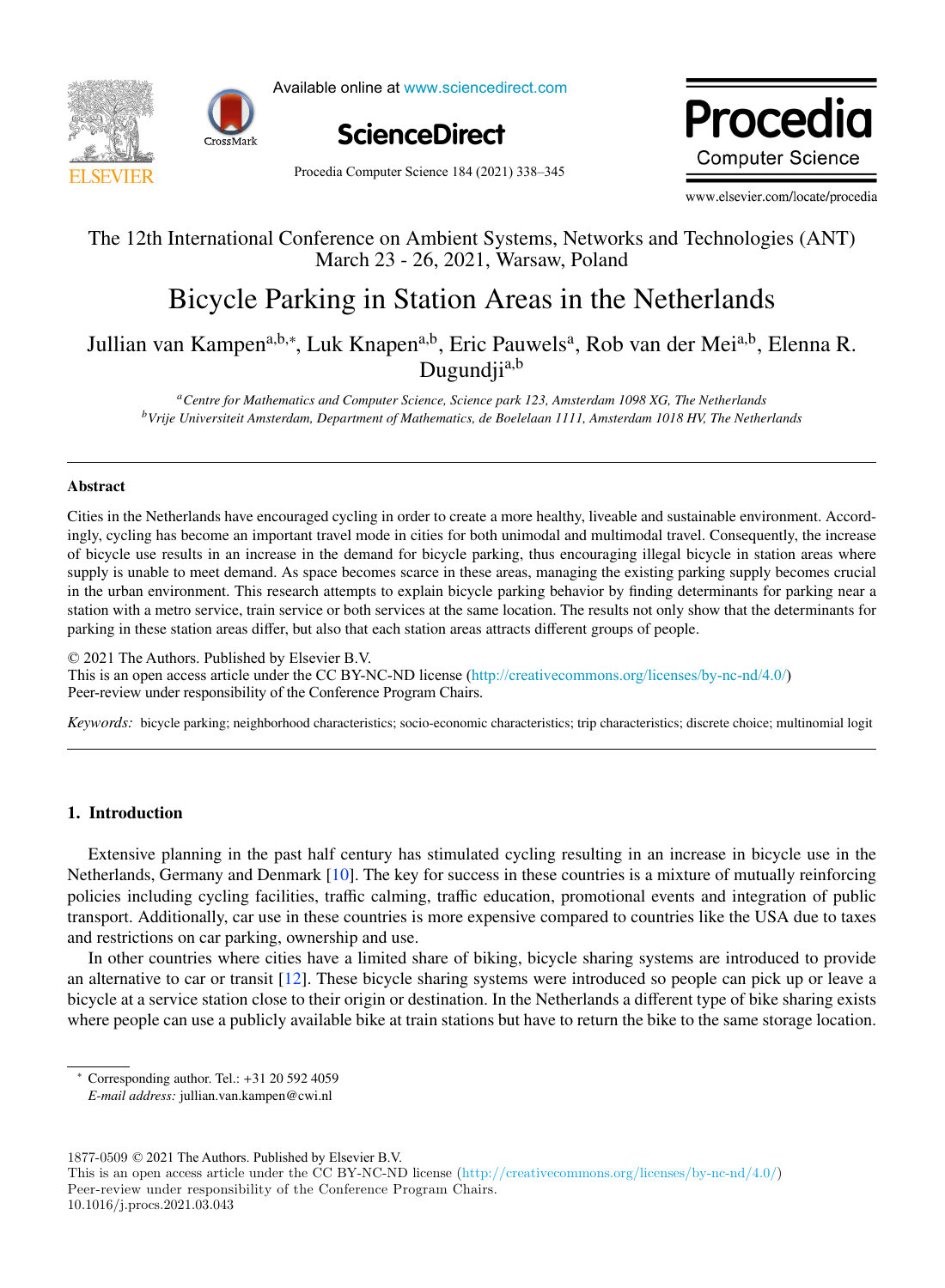This form of bike sharing has proved especially useful for people who use the bicycle mode as an egress trip from the train station [8].

Many researchers have pointed out the importance of bicycle as an access mode for train travel. However, cyclists can have multiple reasons to park near a station, since these areas usually also provide access to activities like work, recreation and sports. As a result, sufficient parking supply is offered in most station areas to accommodate the demand for parking. In order to manage the supply for parking, it becomes crucial to understand the actual use of these parking facilities combined with the motivation for parking in the area. This will provide insights in future planning for parking facilities in station areas.

In this research we focus on the motivations for bicycle parking in station areas. We are particularly interested in the influence of neighborhood characteristics on the choice for parking near a station, and the differences in choice between a metro, train or metro & train shared location area. Our paper is structured in the following way. First we will discuss some interesting literature related to bicycle parking. Then we will discuss the methodologies used including the data used, and the models used to study the motivations for parking. Next we will analyze the model results followed by a brief discussion of these results. Finally we will come with a conclusion summarizing the results of this study and give some future recommendations.

#### 2. Literature

Heinen and Buehler [6] review the literature on bicycle parking aiming to understand the impact of the presence, amount and quality of bicycle parking on bicycle ownership, behavior, and preferences. Additionally, they also identify empirical and methodological gaps in the literature. Overall, they found that bicycle parking supply is correlated with more bicycle parking, that cyclists prefer higher quality parking facilities over lower quality parking facilities and that parking supply appears to be a determinant of cycling. Moreover, empirically they found few quantitative studies on bicycle parking in cities in general, and limited evidence on the effect of good quality parking. Finally, methodologically they found that the most common research design is cross-sectional while the least common research design are intervention studies. Out of the 94 papers reviewed they found that 16 focused exclusively on bicycle parking while the rest mentions bicycle parking as a factor among others. Additionally, Heinen and Buehler mention that how bicycle parking was measured is often not well defined and that bicycle parking behavior has received a lot of attention in urban centres but not in other locations.

Molin and Maat [9] studied the effect of a new parking pricing policy, where at railway stations paid high-quality parking is provided while at stations further away free lower-quality parking is provided. They performed a stated choice experiment on train travellers who park their bicycle close to the train station. In the experiment, individuals were given free and paid parking alternatives with varying costs, walking time and surveillance. Based on these choices, a Latent Class model was estimated to provide insight in bicycle parking and train traveller preferences. Their results show that under a new pricing policy most cyclists would continue to cycle to a station. Additionally, The people that did stop cycling to the station chose either walking or public transit as an alternative. This indicates that charging for parking near a station can help in distributing bicycle parkers further away from the station.

Chen et al. [4] focus their research on the determinants for bicycle access and egress mode in Nanjing. They used survey data which was collected over the year 2011 in April and May which yields information on trip characteristics, transfer characteristics, socio-economics, attitudes and preferences. For their analysis, they select a metro station situated in a dwelling district and a metro station situated in a shopping district. They estimate two transfer choice models: one considering walk as access mode and the other one considering bus as access mode to the station. They found that more than half of the metro-users prefer to use bicycle transfer services, and that the surrounding landuse determines how they are used. Additionally, they found that bike rental services can potentially stimulate bicycle transfer and that travellers generally prefer walking unless the parking facility is close to the metro station and the travel distance is far.

Halldorsdotir et al. [5] study the differences in the preferences of train travellers in both the home-end as well as the activity-end part of the trip in Copenhagen. They use data from a travel survey which collects travel diaries and socio-economic information of the Danish population. They estimate two mixed logit models jointly to capture the different preferences structure at both home-end and activity-end. Their result show that adding parking places at the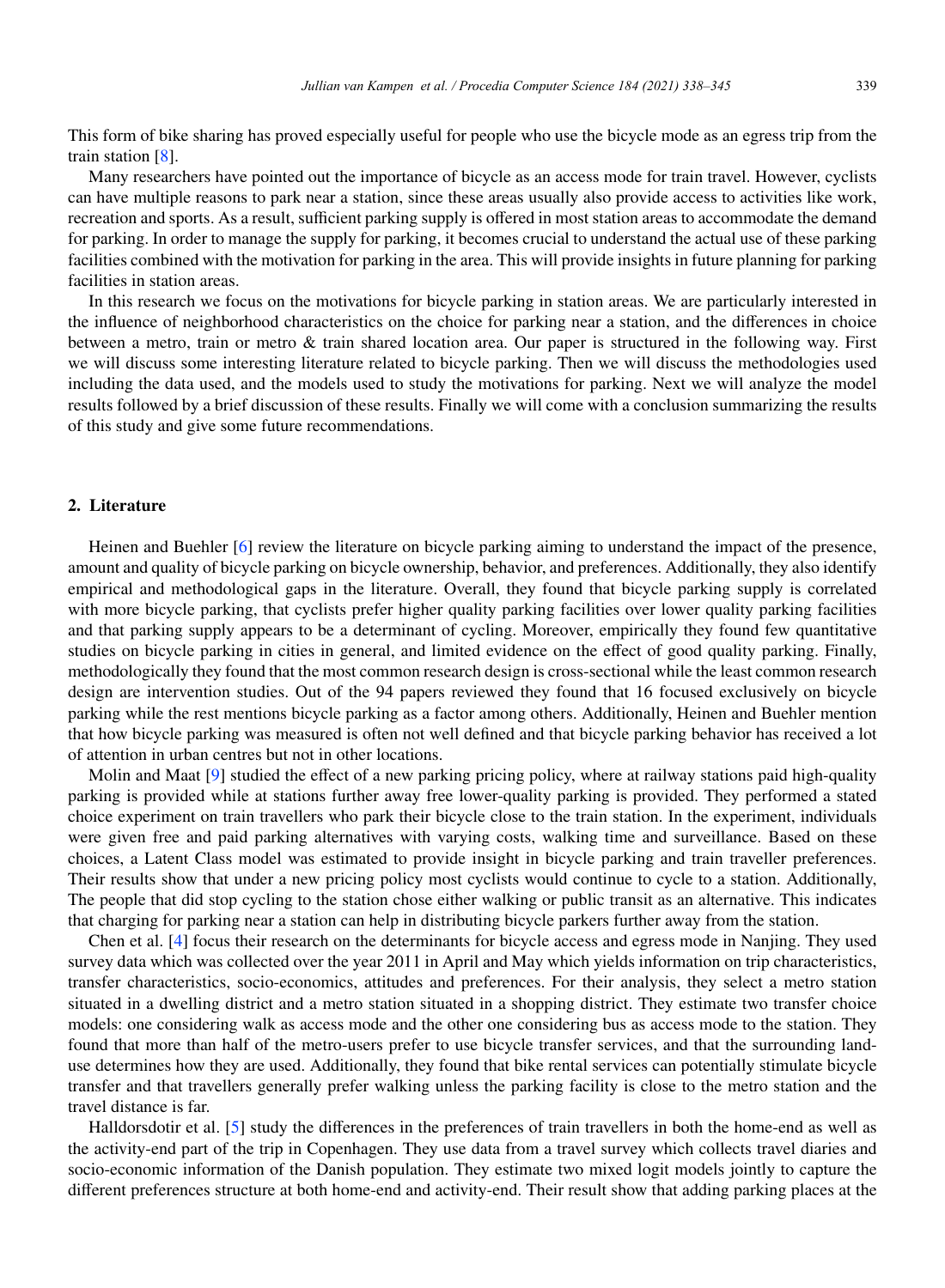activity-end of the trip results in a positive effect for cycling choices while at the home-end of the trip the results were negative. Additionally, they also found that a flexible fare structure may encourage the use of the bus service.

Lee and Ko [7] study the relationships between neighboring environment and residents bicycle mode choice with Seoul as their geographical scope for analysis. They used neighbourhood environment, and socio-demographic factors as explanatory variables in a random intercept logit model. Their analysis shows that bicycle lane density affects the bicycle mode choice in denser cities like Seoul, implying that the accessibility of bicycle lanes is an important factor for planners in order to encourage bicycle use. Additionally, socio-economic characteristics like gender, income, occupation, vehicle ownership, shorter travel distances and housing type all showed statistical significant correlation with bicycle use. Moreover, the study showed that neighborhoods with high levels of mixed land-use result in more bicycle travel. On the other hand, residential density did not show any statistically significant correlation.

This research is an extension to our previous work in [13] where we researched the behavior of cyclists travelling to the train station in the western region of the Netherlands. The data that was used is from a national travel survey which was aggregated over the years 2015-2017. A multinomial logit model was used to estimate where an individual has the choice to travel to the closest station or a station further away. The choice set was determined by looking at a 10 kilometer radius around the place where the person lived. The results showed that people are willing to travel as far as the fourth closest station, prefer to travel to the closest station if that station is skipped by the intercity train, and that municipalities not part of a city are prepared to travel to the 3rd closest station.

#### 3. Methodology

#### *3.1. Data*

For our research, records from a GPS tracking app are used to analyze an individual's travel behavior. This data was collected between June and October 2018, and between June and July 2019 in order to study the effects of the new metro line in Amsterdam which opened on 21st of July 2018. These tracking records have been mapmatched and been through modality deduction in order to infer individual trip details. As a result, we work with processed data which contains information about an individual's trip schedule on a specific date. For our research we make a selection of these records which involve parking near a station. The selection that we are working with is based on people who park their bicycle close to a station. Therefore, we define a catchment area by taking a 200 meter radius around a metro or train station and select all bicycle trips with a destination trip inside the catchment area. As a result, 4751 records were obtained which will be further used when generating the choice alternatives for an individual.

Furthermore, our dataset was further enhanced with neighborhood characteristics. First of all, we used the catchment area of 200 meter around each station to gather information about jobs, building densities and catering buildings in the area. This data contains information on building characteristics in the Metropolitan region of Amsterdam provided to us by the municipality Secondly, open data was available on the address density and population density of several neighborhoods and districts in the Netherlands.[3]

#### *3.2. Choice set generation*

To generate our choice set we took a slightly different approach of what  $[14]$  are using. Their alternative choice set is created by considering the ten closest stations by road distance from the origin of the bicycle trip. Since we did not have any road distances to the station, we used the haversine distance for each bicycle trip to every station in our data was taken. Consequently, we selected the 10 closest stations as the travel alternatives. However, if this selection did not include a metro or a train station as an alternative a metro or train station was added manually as the 10th option. As a result, 80.6% of the generated choices were actually also in observed choice set. Therefore, generated alternatives which did not include the observed choice set had to be removed from the dataset, resulting in a final dataset containing 3858 records.

# *3.3. Modelling Framework*

In our research we will be using discrete choice models which are based on random utility theory. This model assumes that each individual has a utility for each choice and selects the station to park based on their maximum utility.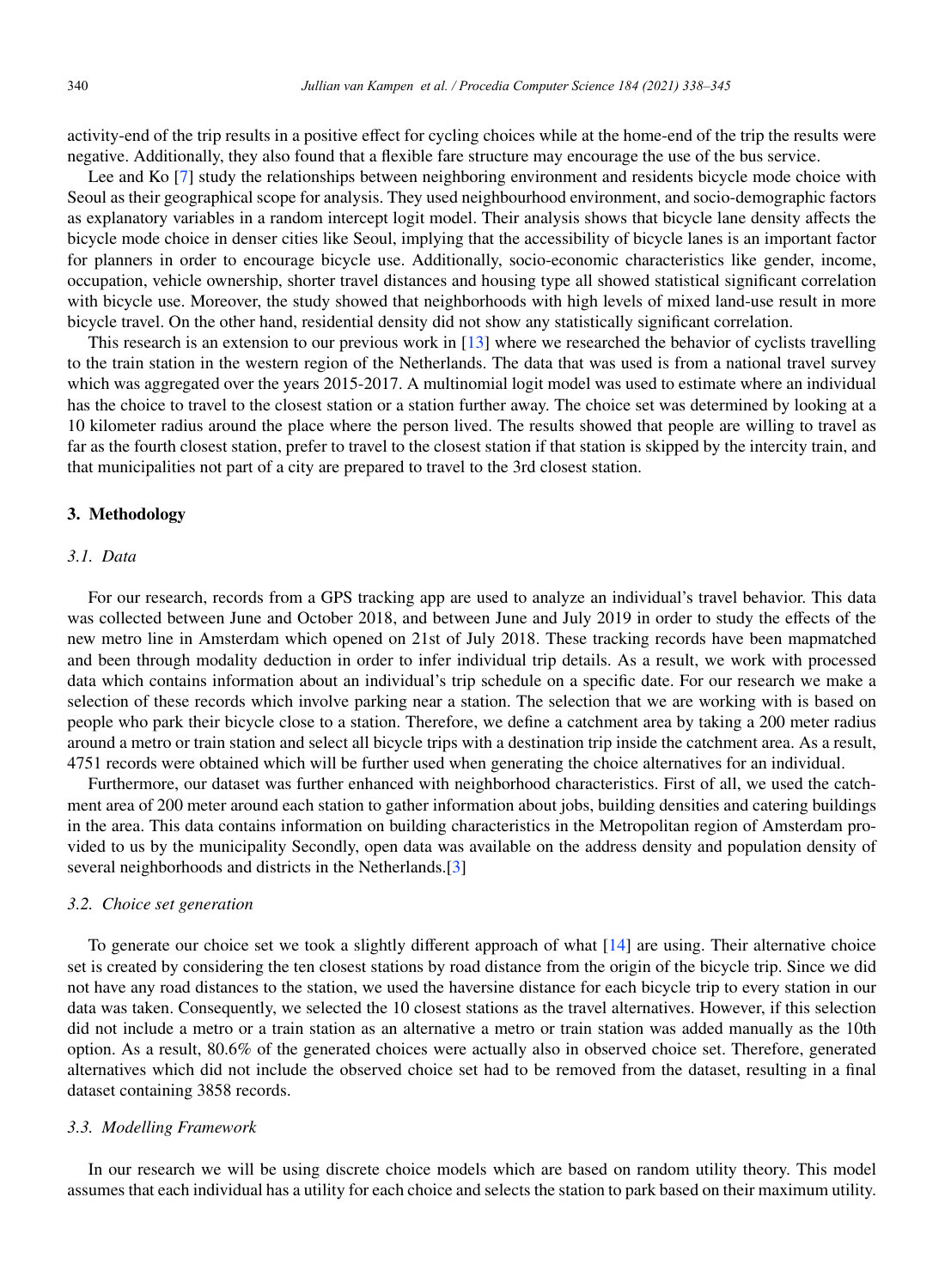For the full mathematical details readers are referred to Ben-Akiva [1]. Equation 1 shows how utility is calculated for alternative *i* and individual *n*.

$$
U_{in} = V_{in} + \epsilon_{in} \tag{1}
$$

The systematic utility *Vin* accounts for observed heterogeneity, typically in the form of a linear-in-parameters function of explanatory variables. A random variable  $\epsilon_{in}$  in the utility function accounts for the unobserved heterogeneity. We will be using a multinomial logit model which assumes that the random variable of the utility follows an extreme value distribution. Given a choice set  $C_n$  for each individual, the probability that alternative i was chosen is given by:

$$
P(i|C_n) = \frac{\exp V_{in}}{\sum_j \exp V_{jn}}\tag{2}
$$

An important limitation of the MNL model is that it does not allow correlation between alternatives or correlation between individuals. In our data it is very likely that individuals perform the same trip every day as part of their daily schedule. Therefore, in this research we will estimate a panel logit model in order to allow correlation between these individual trips. This correlation is captured in an additional normal error term which allows us to account for repeated choices by the same individual. As a result the utility function changes as shown in equation 3 where *t* represents choice at time *t*. In this equation our  $\sigma_{in}$  is the same for each individual while the other error term is still varying over trips. Readers who are interested in the full mathematical details are referred to [11].

$$
U_{int} = V_{int} + \varepsilon_{int} + \sigma_{in} \tag{3}
$$

Consider a sequence of alternatives, one for each time period,  $i = i_1, ..., i_T$ . Conditional on  $\beta$  the probability that an individual makes this sequence of choices is a product of multiple logit formulations as shown in equation 4.

$$
L_{in} = \prod_{t=1}^{T} \frac{exp V_{int}(\beta)}{\sum_{j} exp V_{int}(\beta)}
$$
(4)

Since we are dealing with normal error terms, the unconditional probability is an integral over all possible values of  $\beta$ as shown in equation 5. Simulation is required to generate the normal error terms to solve the integral in equation 5.

$$
P_{in} = \int L_{in}(\beta) f(\beta) d\beta \tag{5}
$$

We will start estimating the coefficients of different attributes corresponding to every alternative by means of an MNL model. Since the panel logit model does not have a unique optimal solution, we will use the coefficients of the MNL model as a starting point for simulated estimation of our panel logit model.

The coefficients for each attribute of an alternative are estimated using Biogeme, which is a software package developed by [2]. It uses the maximum likelihood estimation technique to estimate the coefficients of the alternatives.

The discrete choice model allows us to create alternative specific coefficients for each alternative. However, since we are dealing with 10 alternatives each representing a bundle of explanatory variables, we work with generic coefficients crossed with a station type dummy variable. As a result, each attribute now has their impact split over 3 coefficients; one coefficient for train stations only, one coefficient for metro stations only, and one coefficient for the combination of metro and train at the same station location.

#### 4. Model results

Table 1 shows the results of the final multinomial logit model. Each column shows the value of the coefficient followed by the t-test in parenthesis. The column headers indicates whether the coefficients belong to a metro station, train station or metro & train station. The final model shows an adjusted Rho-square of 0.384. In the remainder of this work we assume results are significant when the t-test is higher than 1.96 or lower than -1.96.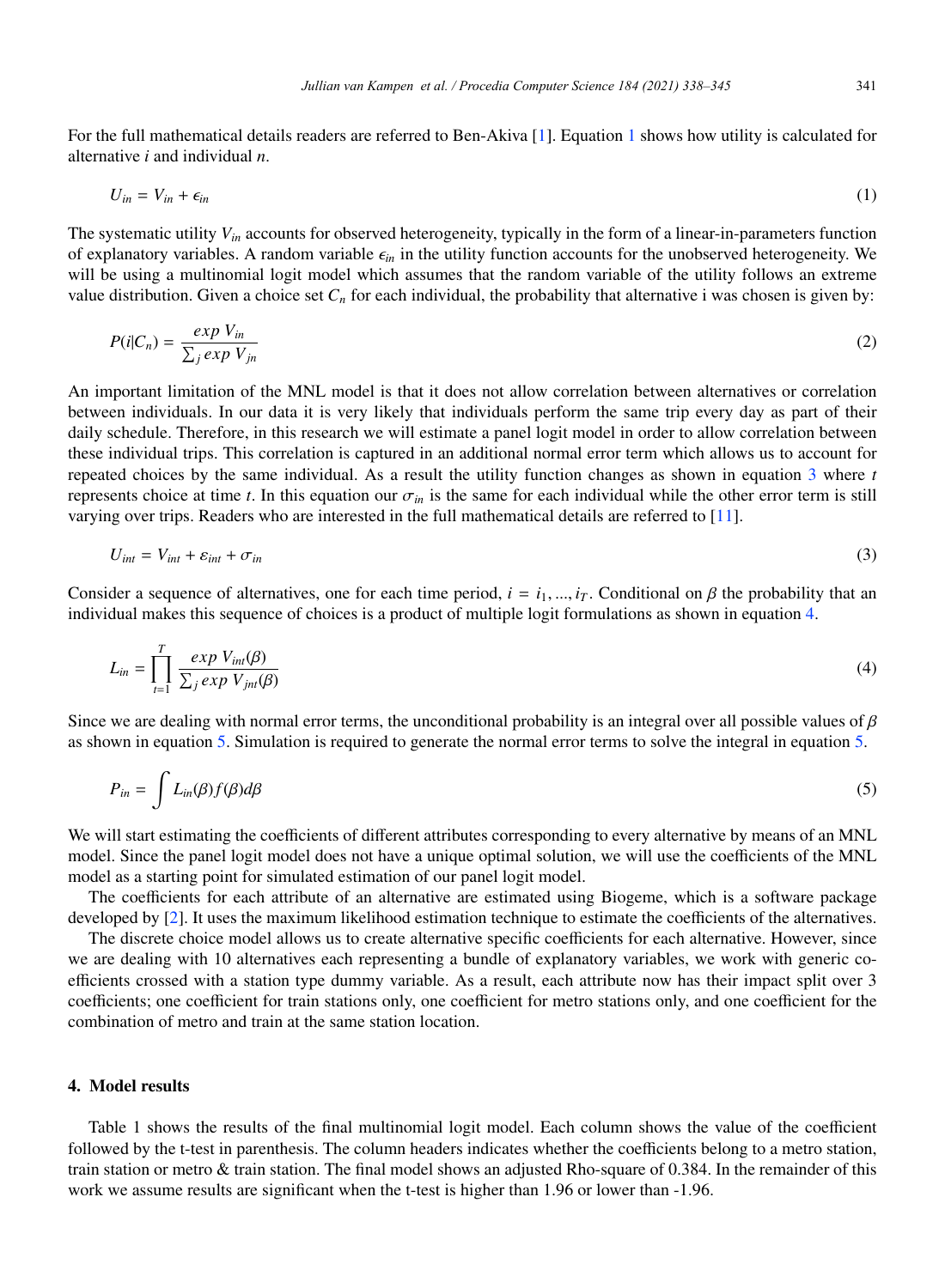|                                | Explanatory                                    | metro                          | train                               | metro & train                |
|--------------------------------|------------------------------------------------|--------------------------------|-------------------------------------|------------------------------|
| trip characteristics           | haversine distance                             | $-1.12(-23.73)$                | $-1.01(-19.97)$                     | $-0.685(-15.79)$             |
|                                | activity_time_per day                          | $-0.95(-5.76)$                 | $-1.16(-4.82)$                      | 0.124(0.69)                  |
|                                | dummy_activity_at_station                      | 0.479(5.05)                    | 0.381(2.83)                         | $-0.587(-5.72)$              |
|                                | rail service used                              | 0.358(1.85)                    | $-0.159(-0.97)$                     | 0.33(2.55)                   |
|                                | dummy_weekend                                  | $-0.206(-1.55)$                | $-0.287(-1.43)$                     | $-0.31(-2.19)$               |
| neighborhood characteristics   | building_density                               | 0.314(2.78)                    | $-0.165(-1.18)$                     | 0.725(4.41)                  |
|                                | population_density                             | 0.00713(1.73)                  | $-0.175(-12.25)$                    | $-0.0632(-4.86)$             |
|                                | adress density per km2                         | $-0.167(-1.69)$                | 1.25(8.28)                          | 0.413(4.4)                   |
|                                | count_fulltime_jobs                            | 0.0729(2.66)                   | 0.856(8.07)                         |                              |
|                                | count_catering                                 | 0.00097(0.09)                  | 0.31(3.98)                          | 0.558(13.73)                 |
| socio-economic characteristics | $\overline{income>2500}$                       | 0.303(2.28)                    | $-0.941(-4.36)$                     | $\overline{0.487(3.5)}$      |
|                                | education                                      | $-0.283(-2.73)$                | 0.715(4.77)                         | $-0.501(-4.5)$               |
|                                | Senior age                                     | $-0.328(-2.96)$                | $-0.232(-1.19)$                     | $-0.442(-3.59)$              |
|                                | Young adult age                                | 0.232(1.3)                     | $-0.568(-1.93)$                     | $-0.198(-1)$                 |
| Table 2. Panel logit results   |                                                |                                |                                     |                              |
|                                |                                                | metro                          | train                               |                              |
|                                | Explanatory                                    |                                |                                     | metro & train                |
|                                | haversine distance                             | $-1.12(-21.52)$                | $-0.895(-17.94)$                    | $-0.856(-14.55)$             |
|                                | activity_time_per day                          | $-0.654(-3.53)$                | $-1.09(-4.25)$                      | 0.107(0.44)                  |
| trip characteristics           | dummy_activity_at_station<br>rail service used | 0.573(5.22)                    | 0.0371(0.25)                        | $-0.302(-2.2)$               |
|                                |                                                | $-0.428(-1.98)$                | $-0.161(-0.94)$                     | 0.336(1.87)                  |
|                                | dummy_weekend<br>building_density              | $-0.381(-2.53)$<br>0.555(4.48) | $-0.0444(-0.21)$<br>$-0.211(-1.47)$ | $-0.269(-1.44)$<br>1.1(4.81) |
|                                | population_density                             | 0.00782(1.83)                  | $-0.192(-12.17)$                    | $-0.0229(-1.36)$             |
| neighborhood characteristics   | adress density per km2                         | 0.168(1.36)                    | 1.16(7.46)                          | 0.231(1.88)                  |
|                                | count_fulltime_jobs                            | 0.109(3.94)                    | 0.841(7.88)                         |                              |
|                                | count_catering                                 | $-0.00132(-0.12)$              | 0.236(2.82)                         | 0.658(11.29)                 |
|                                | income>2500                                    | $-0.0867(-0.53)$               | $-0.635(-2.63)$                     | 1.07(3.63)                   |
|                                | education                                      | $-0.00573(-0.04)$              | 0.205(1.17)                         | $-1.01(-4.96)$               |
| socio-economic characteristics | Senior age                                     | $-0.452(-3.29)$                | $-0.415(-1.7)$                      | $-0.694(-2.8)$               |
|                                | Young adult age                                | $-0.02(-0.08)$                 | $-0.27(-0.91)$                      | $-0.656(-1.98)$              |
|                                | sigma_train                                    |                                | 1.97(10.04)                         |                              |

Table 1. Multinomial logit results

# *4.1. Trip characteristics*

The results for the haversine travel distance shows that as distance increases parking near the station becomes less likely. The impact of distance however is a lot less at metro & train stops. This means that people are willing to cycle further to a station with a metro & train service. The activity time per day shows that as activity time increases it is less likely the person parks near a metro or train station. However, when the location offers both a train & metro service the model found no importance. The dummy activity at station variable shows that if a person has an activity in the station area, he is more likely to park near a metro station or a train station but not near a metro& train service. This might indicate that cyclists are likely to also use these modalities to travel onward. This result is further confirmed when we look at the rail service used variable. People who park near a station with metro & train services are more likely to travel onward using the rail service. Finally, the dummy weekend variable shows that in weekends overall there is less parking in the station areas compared to working days. This is mostly true for the metro & train stations, and can probably be explained by the fact that there is more parking pressure on a working day compared to the weekends.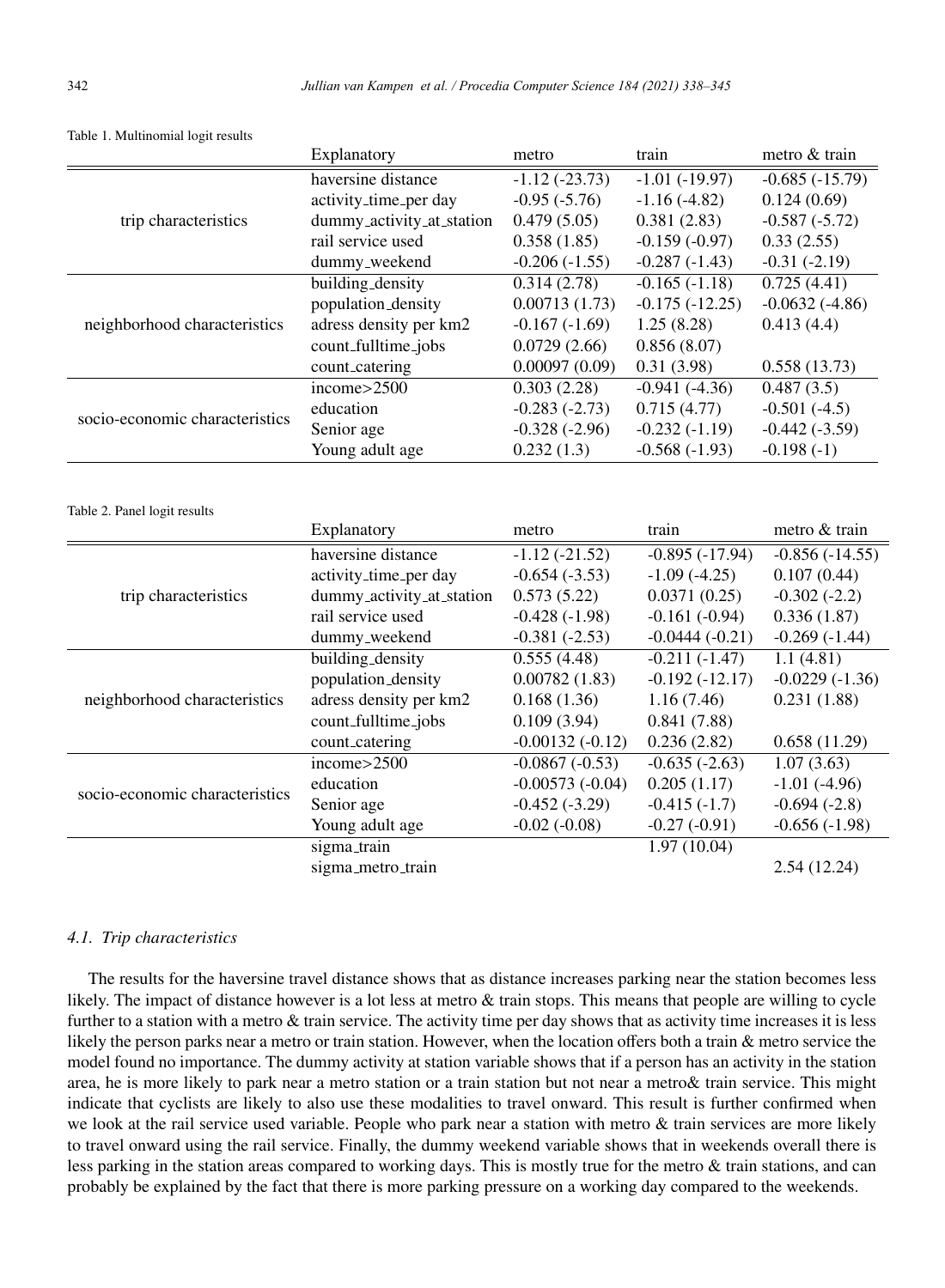#### *4.2. Neighborhood characteristics*

The results for the building density shows that as building density increases more people will park near a metro station or a metro and train station combined. For train stations, a negative sign was found but the low t-test result means that the result was insignificant. The population density shows a heavy negative impact in train station areas indicating that as population density near a train station increases, it becomes less likely the station is chosen. This result was also found for stations with both metro and train services, while population density at for metro station areas shows to have a positive result although the results are not significant. The address density per km2 variable shows that as the address density increases, the likelihood of parking near a train station or metro and train station area increases. For metro stations we see the exact opposite effect but these result are not significant. Due to high correlations of full time jobs with other explanatory variables the coefficient for metro and train combined were removed. The other coefficients show that as the amount of full-time jobs in the area increases, the amount of bicycle parking in the area also increases. This makes sense especially in a city like Amsterdam where people prefer to use the bicycle to travel to their work. Finally, as the amount of catering in the station area increases, the choice for a station area or metro & train station area also increases. Especially the impact in metro & train station areas is shown to be a lot higher compared to the train station areas. On the other hand, metro stations have no significance in the model possibly because there are not a lot of catering services in the metro station areas.

## *4.3. Socio-economic characteristics*

The income variable shows that people with a higher net income are more likely to travel to metro and metro & train stations and less likely to travel to train stations. Moreover, the impact of income in station areas is much higher compared to the metro and metro & train areas On the other hand, people with a bachelor or master degree are more likely to travel to a train station area and less likely to travel to a metro station or metro & train station area. For the age variable we focused on two groups of people: seniors (60+) and young adults (18-29). The results for senior people show that these people are not likely to park at a metro, train or metro & train station at all. Furthermore, the results for young adults did not show any significance indicating that the model was not able to find anything important regarding the bicycle parking behavior of this group.

## *4.4. Panel logit results*

In this section we will compare the results of the panel logit with the multinomial logit. The results for the panel logit are shown in table 2. First of all, The rho-square shows an increase from 0.384 to 0.442 which was expected since we are dealing with panel data. Secondly, both sigma train and sigma metro train are shown to be significant in our model. This shows that there is a lot of variation among individuals choosing to park at a train station or a metro train station. Moreover, this variation seems to have a higher impact in metro train station areas compared to train station areas. Thirdly, we can see that some variables which were significant before are now insignificant, and the impact of most of our explanatory variables has also changed. However, for our metro station explanatory variables dummy weekend, building density and count fulltime jobs seem to gain in terms of significance. Additionally, both metro and train station areas lose significance in their socio-economic characteristics except for metro train stations which seems to even slightly gain significance.

#### 5. Discussion

The results for the panel model shows some interesting results compared to the multinomial logit model. First of all, the increase in rho-square from 0.384 to 0.442 shows that the model performance improved by adding correlation between individuals. Secondly, the increase in the impact and significance for dummy weekend, building density and count fulltime jobs indicate that the model potentially underestimated the impact of these variables in the multinomial model. Additionally, the decrease in impact and significance of dummy activity at station for train stations and population density and address density for metro & train stations gives the impression that the multinomial overestimated the impact of these variables. Finally, it is surprising to see that the socio-economic characteristics have similar significance but increased impact for metro & train stations compared to the multinomial model.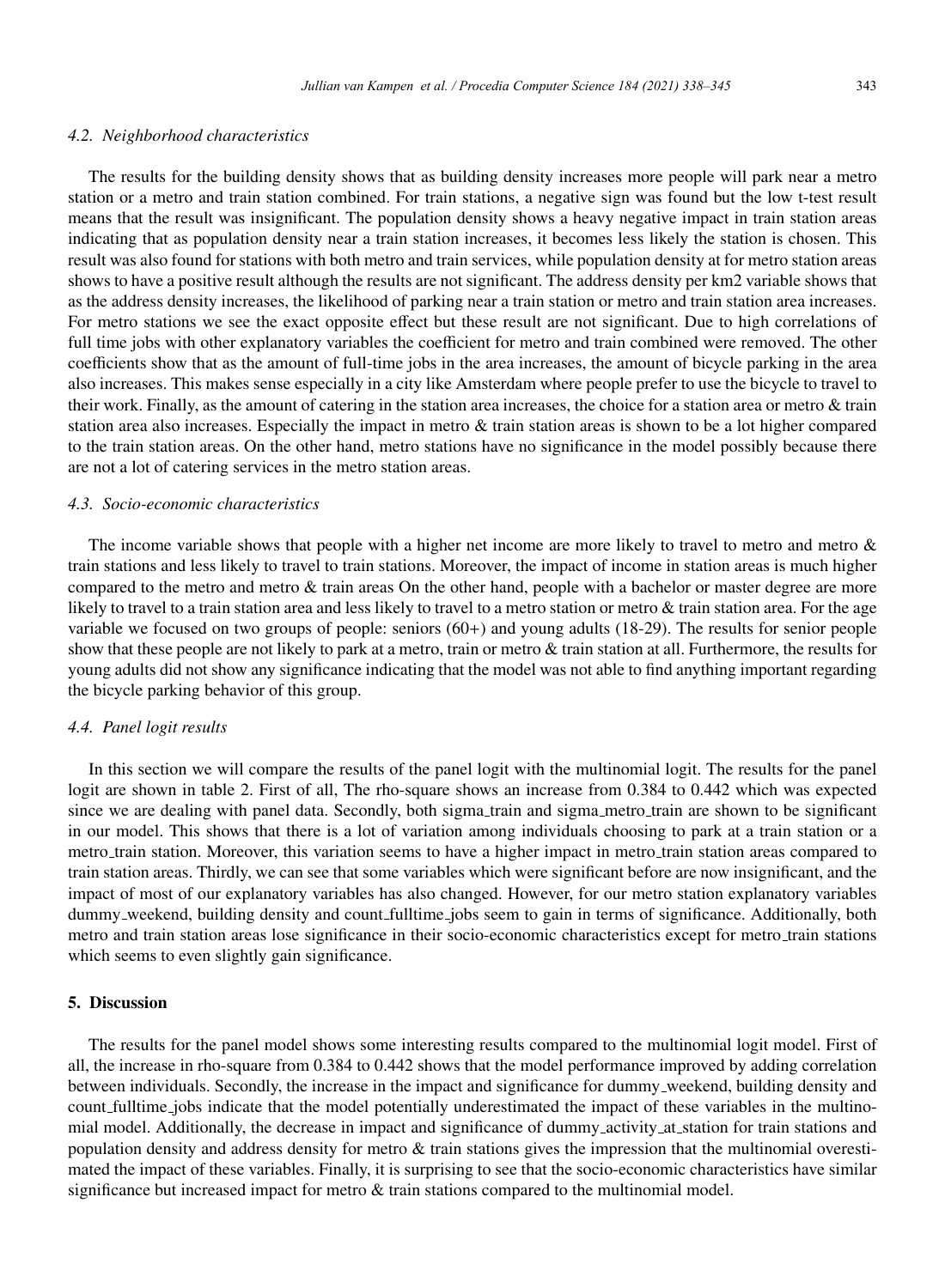The final model shows that the model is able to find explanatory power in all variables, and that the impact and significance can vary depending on the station area we are looking at. For metro stations the trip characteristics seems to be the most important since these variables were found to be the most significant. However, overall the impact of the variables for metro stations appear to be lower compared to the other station areas. Moreover, for train stations a lot of explanatory power was found in the neighborhood characteristics, especially for the variables address density per km2, full-time jobs, income and education. Furthermore, the impact of train station variables is substantially higher compared to the other station areas. Finally, for metro & train stations both trip and neighborhood characteristics seem to be the most important. The building density and the amount of catering in the area appear to have the most impact in these station areas. Socio-economics also proved to be important variables but the trip and neighborhood characteristics seem to work better for metro and train stations. However, in the panel model we found that the socioeconomic characteristics lost their significance except for areas wheres metro & train were located. This indicates that socio-economics can play an important role in measuring bicycle parking near metro & train stations.

The final results also shows that the sign of the explanatory variables can differ in some station areas. This was especially true in the case of the dummy variable activity at the station and the income variable. The dummy variable shows that people generally park near a metro or train station for an activity but not near a metro & train station. This is probably because people use the metro & train station as a multimodal hub to travel onward to work or an activity at a different location. The income variable shows that people with a higher income prefer to park near a metro & train station while people with a lower income prefer to park near a train station.

One of the reasons why this research was conducted was to investigate the potential of neighborhood characteristics in station choice modelling. The results show that neighborhood characteristics are especially important for train stations and metro & train stations. Moreover, the explanatory variables for the neighborhood characteristics seem to favor a particular kind of station area based on the value of the t-test. Population density, address density and full-time jobs appear to be of high importance for train station areas and a lot less important for the other areas. The amount of catering services in the area also seem to be of high importance in metro & train station areas but less important in train station areas.

This research is an extension and improvement to our previous work. First of all, we expand the study area by considering station areas instead of train or metro trips with bicycle as access mode. This resulted in more data which caused us to gain a better understanding of why people travel to a station area. Secondly, by adopting a different modelling approach we were better able to highlight the similarities and differences in the effect of bicycle parking near a metro or train station. This approach would not have been possible in our previous research since there was a lower amount of data. Thirdly, in our previous research we used an open source library to generate trip alternatives, while in this research we generated trips based on the distance that a person has to travel to the station. Finally, we added neighborhood characteristics by considering different data sources that were available to us.

## 6. Conclusion

The final results show that there are differences and similarities in bicycle parking near a metro, train or metro  $\&$ train station. The most important difference is that most people with an activity park near a station with a metro or train service but not near a station that offers both. Additionally, train station areas seem to attract cyclists with a lower income and higher education level while metro station areas and station areas with combined metro & train service seem to attract cyclists with a higher income and lower education level.

Although we did our best to investigate the similarities and differences between stations, some improvements could potentially be made. First of all, the choice-set generation could be improved to generate alternatives that are more likely for the trip that is being performed. Currently, the choice set is created using the haversine distance while distance by road might be more realistic. Furthermore, the results for the neighborhood characteristics are limited to the variables of which we have information. There might be other variables related to mixed land-use which could potentially help for our prediction. Finally, in the current work, we report on only multinomial logit model results. In future research we intend to test more complex models such as mixed logit or panel logit models with our data.